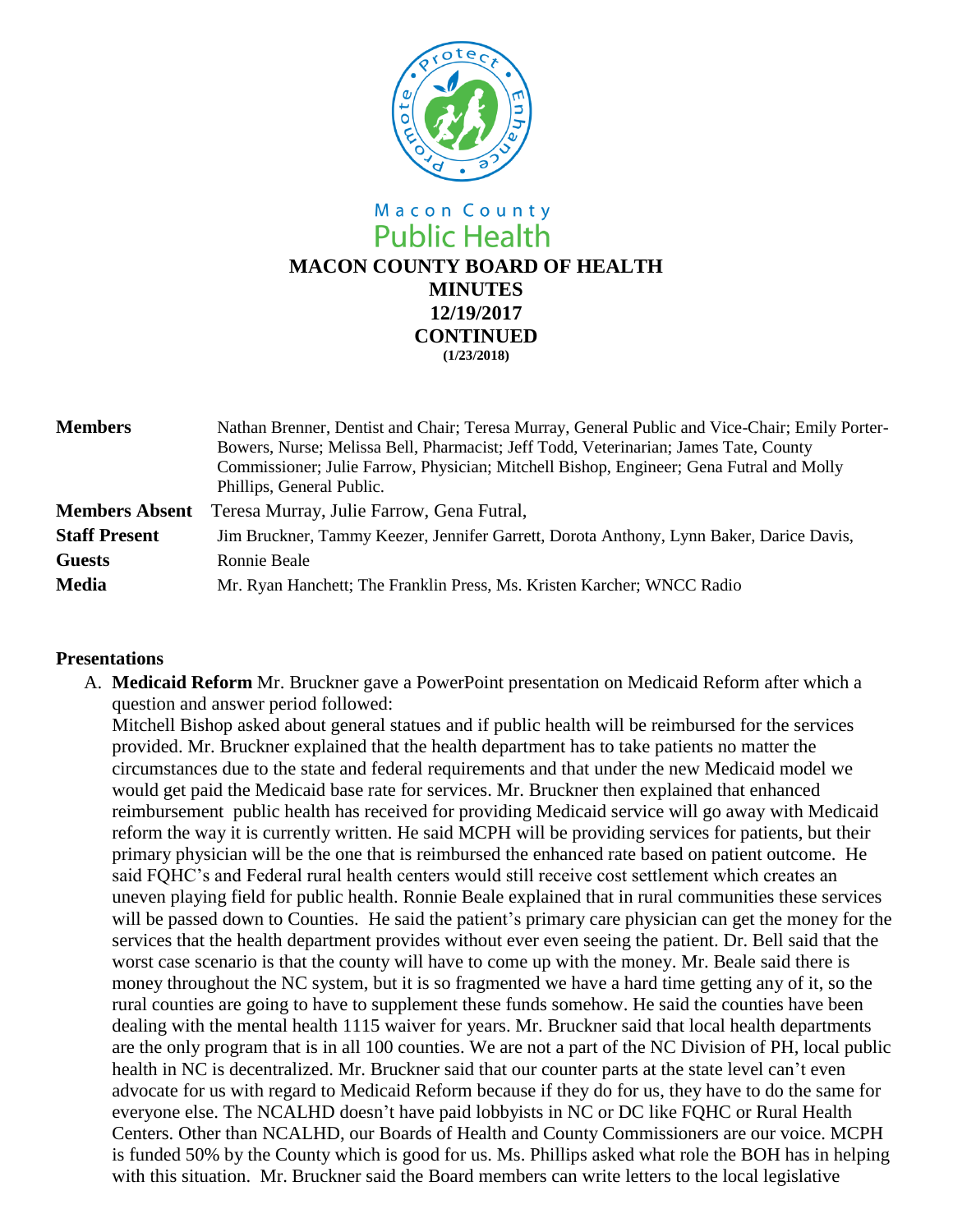delegation letting them know just how financially devastating these changes are going to be for our communities and on county finances. The legislature says they realize the public's health is important, but they are leaving it up to the county to figure out how to provide these mandated services. He also said we have tried to have a voice in every planning meeting and have submitted white papers to all committees that are working to create the reform plans. He said that between now and 2020 we have the potential to lose significant funding. Locally we will have to determine what PH infrastructure we want to try to maintain. Mr. Bruckner said we are looking for BOH to write letters or call legislators and have a conversation with them regarding public health funding and the impact these changes will have on local public health infrastructure. Mr. Beale said the commissioners are going to ask the 23 western counties to join with us. Ms. Phillips asked if the Board members will be provided talking points. Mr. Bruckner said yes. Commissioner Tate said the worst case scenario would be that the BOH would have to decide which programs or services would have to be downsized or eliminated here in Macon County.

#### **Public Comment** None

| <b>Call to Order</b> | Dr. Brenner reconvened the meeting at 7:07 as recessed on December 19, 2017 at the |
|----------------------|------------------------------------------------------------------------------------|
|                      | regularly scheduled meeting.                                                       |

- Approve Agenda Molly Phillips made a motion to accept the agenda as presented. Emily Porter-Bowers seconded the motion. The motion passed unanimously.
- **Welcome/Intro./Departures/Recognition** Jim Bruckner welcomed Commissioner Beale to the meeting and thanked everyone for attending.
- **Closed Session** None

### **Approve Minutes of Previous Meeting** Commissioner Tate made a motion to approve the minutes as presented. Dr. Bell seconded the motion. The motion passed unanimously.

#### **Old Business**

**A. Flu Updates** - Ms. Garrett gave a flu update by PowerPoint presentation. She explained what the flu is, then symptoms of the flu, and the complications involved with the virus. The flu is usually spread by coughing and sneezing, however, this year the CDC is talking about the T-zone (touching your eyes nose or mouth). They are strongly encouraging the use of hand sanitizer and frequent hand washing. The flu is currently widespread in the entire US. Flu seasons are never considered mild however this season is more severe. The typical peak is late November – March. We will probably average another 11-13 weeks this year. H3N2 is the flu that is causing the most problems this year. Dr. Bell explained that there was a strain of H3N2 included in the vaccine, but it is not the exact strain. Because of this the vaccine efficacy is lower. Ms. Garrett further explained that we have had 42 flu deaths so far in NC this year, but we expect that number to continue to rise. Ms. Phillips asked if other complications are considered when determining flu deaths. Ms. Garrett explained that flu has to be listed on the death certificate as a cause of death in order for the death to be considered a flu death. What is the expected duration of immunity for the vaccine? Ms. Garrett explained that the more years that you take the flu vaccine the more immunity you build up. For instance, a person who has only taken one flu vaccine does not have as much immunity as someone who has taken the vaccine five years in a row. Mr. Bruckner explained that you have a healthy person that shows up with the flu but it may actually be pneumonia that is the cause of death. They are finding in younger people that the flu is actually the cause of death, but due to complications with the flu sometimes the cause of death is not reported as flu; therefore it is hard to determine how effective this year's vaccine is due to reporting discrepancies. MCPH is doing off site flu clinics and targeting high risk population, schools, senior services, MCPH employees and County employees. We have given a total of 1,757 flu shots this season. Mr. Beale asked if Ms. Garrett would present this information at the BOCC on the February 13<sup>th</sup>. Ms. Garrett said yes.